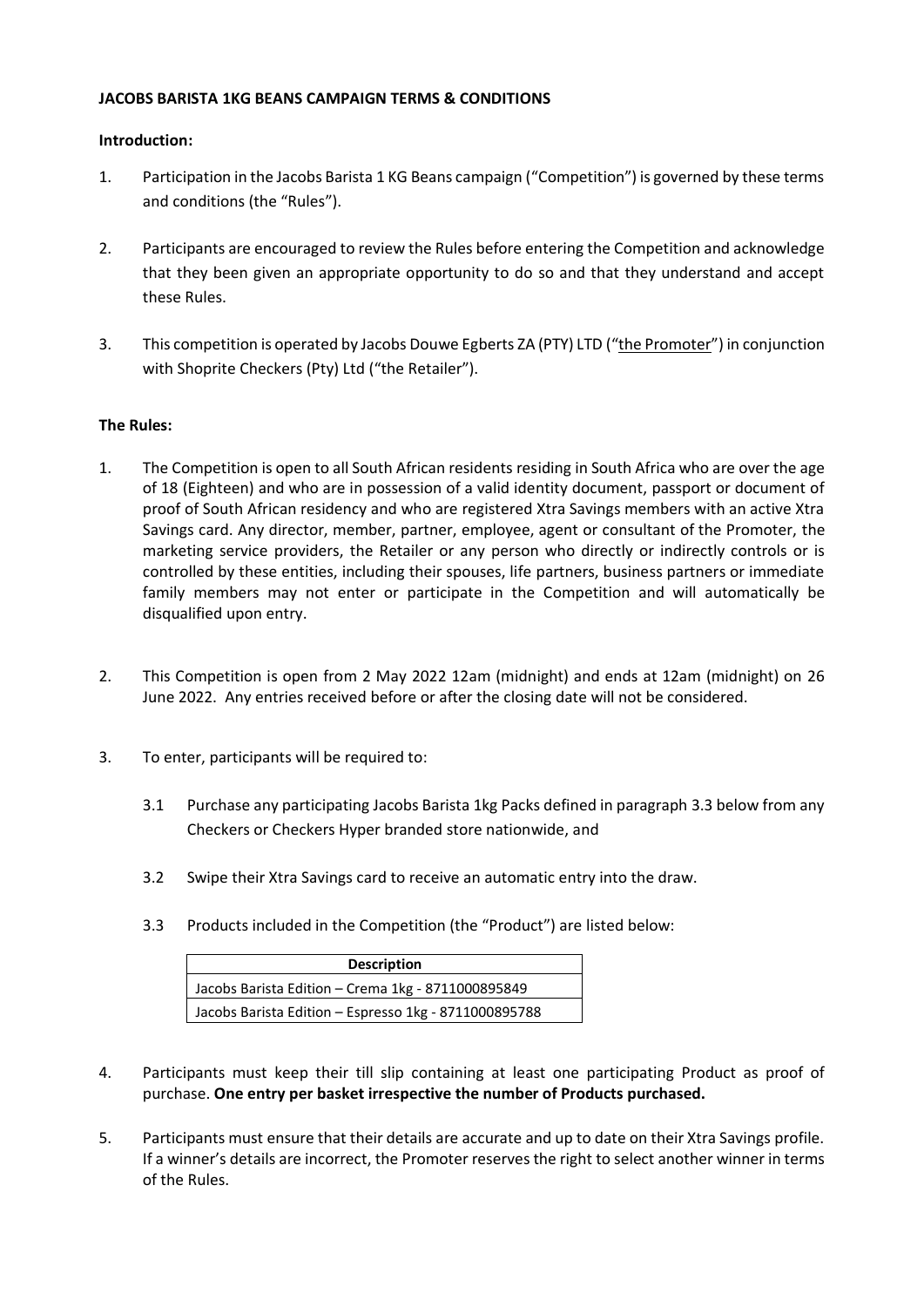- 6. Participants may enter as many times as they wish provided that each entry is associated with a separate purchase of the Product and separate Xtra Savings card swipe. *Only one entry per basket despite the number of products purchased.*
- 7. The prize is a chance to win 1 (One) of 5 (Five) Philips Series 2200 Automatic Espresso Machines (EP2235/40) valued at R9,999 (Nine Thousand Nine Hundred and Ninety Nine Rand) each.
- 8. Any prize not taken up for any reason within 2 (Two) months of notification will be forfeited.
- 9. All winners will be required to provide their names, ID numbers and contact details and to sign an acknowledgment of receipt of the prize.
- 10. Winners will be selected by means of a random automated draw by 8 July 2022 whereafter their details will be shared with the Promoter and will be notified telephonically where the winner will be required to verify their details and to submit any required documents.
- 11. The Promoter (or their agent) will endeavor to contact the prize winner once every day for 5 (Five) consecutive working days after their name is drawn. If the prize winner cannot be contacted during this period, the prize will be forfeited and another winner will be selected in accordance with the Rules.
- 12. A potential prize winner is not an actual winner until his/her submission is validated and his/her documents are completed and submitted to the Promoter. If a potential prize winner does not meet the eligibility requirements, the prize will be forfeited and a runner up finalist will be deemed the potential prize winner subject to the terms and conditions herein.
- 13. The prize includes delivery within South Africa, and winners will be required to provide the Promoter with a valid day time delivery address to enable delivery. If the delivered prize is not accepted at the date and time as notified to the winner, it will be forfeited
- 14. A copy of these Rules can be found on the following website [www.termsconditions.co.za](http://www.termsconditions.co.za/) as well as on [www.jacobscoffee.co.za](http://www.jacobscoffee.co.za/) throughout the period of the competition.
- 15. The Promoter reserves the right to name winners publicly and any other place where the Promoter deems fit. By entering the competition, prize winners agree to the publication of their name by the Promoter.
- 16. Failure to claim the prize or a refusal or inability to comply with these requirements within 2 (Two) months will disqualify the winner and a new winner will be drawn in their place at the sole discretion of the Promoter.
- 17. Any personal data submitted by you will be used solely in accordance with current South African data protection legislation and the Promoter's privacy policy.
- 18. The Promoter shall not be responsible for any lost, damaged, delayed, incorrect or incomplete entries for any reason whatsoever.
- 19. The Promoter shall not be responsible for the failure of any technical element relating to this promotion that may result in an entry not being successfully submitted.